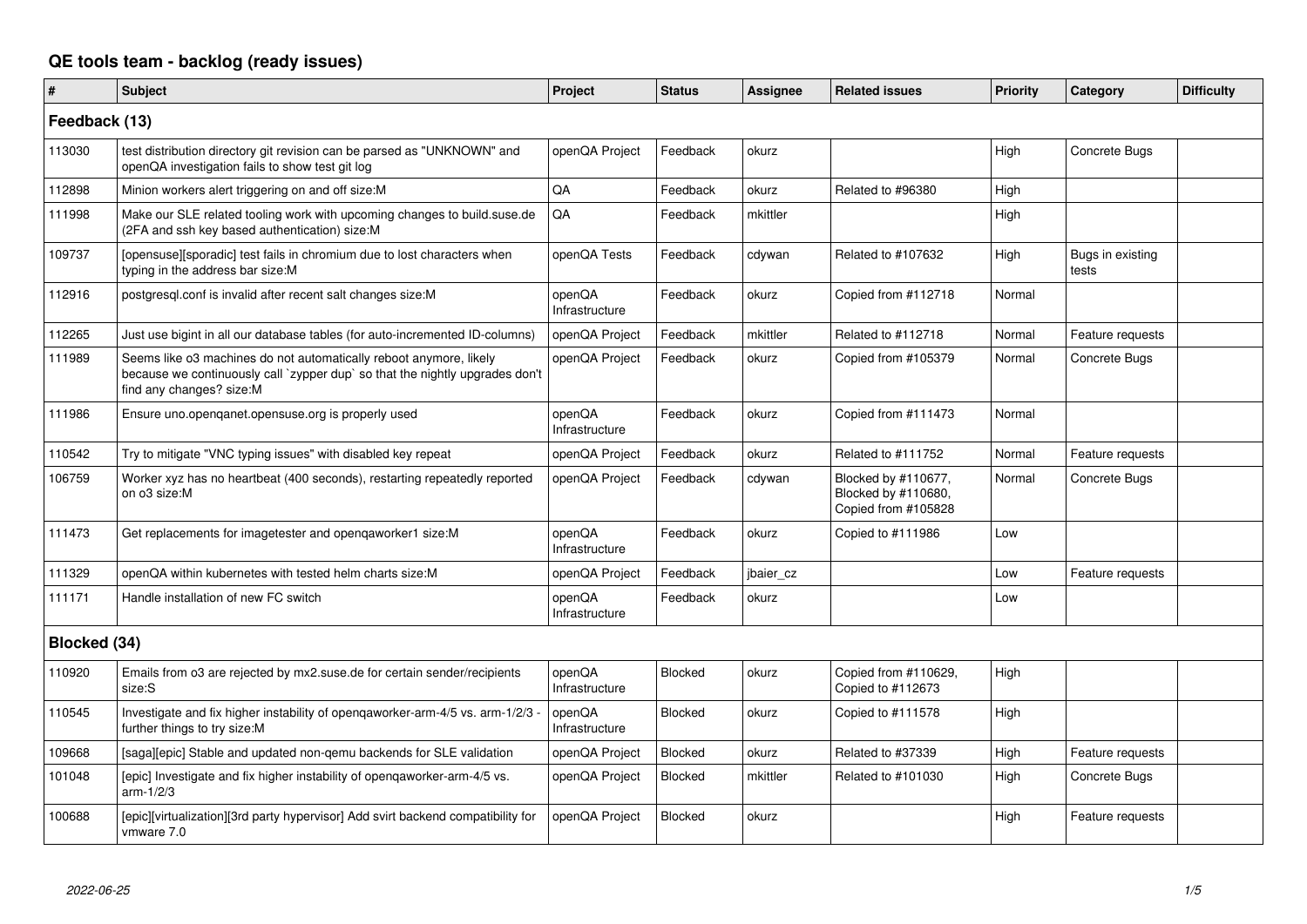| $\sharp$ | <b>Subject</b>                                                                                                                                                                                                            | <b>Project</b>           | <b>Status</b> | Assignee  | <b>Related issues</b>                                                                                                                                    | <b>Priority</b> | Category         | <b>Difficulty</b> |
|----------|---------------------------------------------------------------------------------------------------------------------------------------------------------------------------------------------------------------------------|--------------------------|---------------|-----------|----------------------------------------------------------------------------------------------------------------------------------------------------------|-----------------|------------------|-------------------|
| 80142    | [saga][epic] Scale out: Redundant/load-balancing deployments of openQA,<br>easy containers, containers on kubernetes                                                                                                      | openQA Project           | Blocked       | okurz     | Related to #80466, Related   High<br>to #92893, Related to<br>#110497                                                                                    |                 | Feature requests |                   |
| 112367   | [tools] python-paramiko on Leap/SLE throws exception with ed25519 key<br>size:M                                                                                                                                           | QA                       | Blocked       | jbaier_cz |                                                                                                                                                          | Normal          |                  |                   |
| 111860   | [epic] Upgrade all our infrastructure, e.g. o3+osd workers+webui and<br>production workloads, to openSUSE Leap 15.4                                                                                                       | openQA Project           | Blocked       | okurz     | Copied from #99183                                                                                                                                       | Normal          | Organisational   |                   |
| 111347   | [saga][epic] Properly maintained Maintenance QA tooling                                                                                                                                                                   | QA                       | Blocked       | okurz     | Copied from #99303                                                                                                                                       | Normal          |                  |                   |
| 110884   | [epic] Properly maintained open source mtui+oscgam                                                                                                                                                                        | QA                       | Blocked       | okurz     |                                                                                                                                                          | Normal          |                  |                   |
| 109846   | [epic] Ensure all our database tables accomodate enough data, e.g. bigint<br>for id's                                                                                                                                     | openQA Project           | Blocked       | okurz     | Copied from #109836                                                                                                                                      | Normal          | Feature requests |                   |
| 109656   | [epic] Stable non-gemu backends                                                                                                                                                                                           | openQA Project           | Blocked       | okurz     | Related to #99345                                                                                                                                        | Normal          | Feature requests |                   |
| 108530   | os-autoinst plugins: x11_start_program from os-autoinst-distri-openQA<br>dynamically loaded from another git repo size:M                                                                                                  | openQA Project           | Blocked       | cdywan    | Related to #81899                                                                                                                                        | Normal          | Feature requests |                   |
| 108527   | [epic] os-autoinst plugins (or wheels or leaves or scrolls) for scalable code<br>reuse of helper functions and segmented test distributions                                                                               | openQA Project           | Blocked       | okurz     | Copied from #106922                                                                                                                                      | Normal          | Feature requests |                   |
| 106922   | [epic][sporadic] openqa_from_git fails in dashboard due to<br>ensure unlocked desktop not expecting password entry screen in case of<br>locked desktop auto_review:"match=desktop-runner,screenlock timed<br>out.*":retry | openQA Project           | Blocked       | okurz     | Related to #103122,<br>Related to #92092, Related<br>to #44441, Related to<br>#46589, Related to<br>#64078, Copied from<br>#106919, Copied to<br>#108527 | Normal          | Feature requests |                   |
| 103971   | [epic] Easy *re*-triggering and cloning of multi-machine tests                                                                                                                                                            | openQA Project           | Blocked       | mkittler  | Related to #66071                                                                                                                                        | Normal          | Feature requests |                   |
| 103962   | [saga][epic] Easy multi-machine handling: MM-tests as first-class citizens                                                                                                                                                | openQA Project           | Blocked       | mkittler  | Copied to #112862                                                                                                                                        | Normal          | Feature requests |                   |
| 99831    | [epic] Better handle minion tasks failing with "Job terminated unexpectedly'                                                                                                                                              | openQA Project           | Blocked       | mkittler  |                                                                                                                                                          | Normal          | Feature requests |                   |
| 98472    | [epic] Scale out: Disaster recovery deployments of existing openQA<br>infrastructures                                                                                                                                     | openQA Project           | Blocked       | okurz     |                                                                                                                                                          | Normal          | Feature requests |                   |
| 97862    | More openQA worker hardware for OSD size:M                                                                                                                                                                                | openQA<br>Infrastructure | Blocked       | okurz     | Copied from #97043.<br>Copied to #104970                                                                                                                 | Normal          |                  |                   |
| 96263    | [epic] Exclude certain Minion tasks from "Too many Minion job failures alert"<br>alert                                                                                                                                    | openQA Project           | Blocked       | okurz     | Related to #96197, Related   Normal<br>to #98499, Related to<br>#70768                                                                                   |                 | Feature requests |                   |
| 94105    | [epic] Use feedback from openga-investigate to automatically inform on<br>github pull requests, open tickets, weed out automatically failed tests                                                                         | QA                       | Blocked       | okurz     | Related to #91773, Related   Normal<br>to #107014                                                                                                        |                 |                  |                   |
| 92854    | [epic] limit overload of openQA webUI by heavy requests                                                                                                                                                                   | openQA Project           | Blocked       | okurz     | Copied from #92770                                                                                                                                       | Normal          | Feature requests |                   |
| 91914    | [epic] Make reviewing openQA results per squad easier                                                                                                                                                                     | openQA Project           | Blocked       | okurz     | Related to #52655, Related   Normal<br>to #93710, Copied from<br>#91467, Copied to #99306                                                                |                 | Feature requests |                   |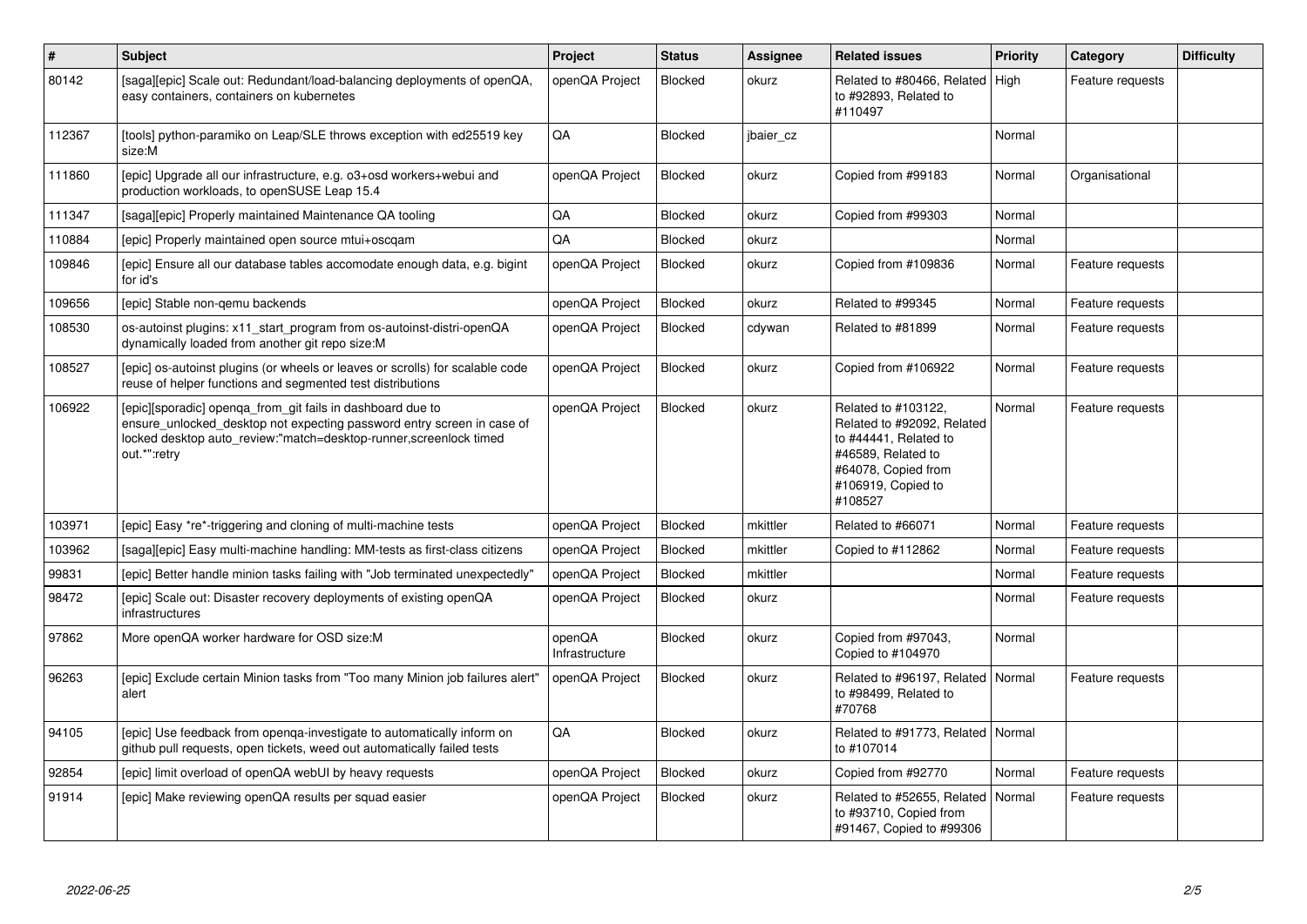| $\sharp$        | <b>Subject</b>                                                                                                                                                                                                              | Project                  | <b>Status</b> | Assignee   | <b>Related issues</b>                    | <b>Priority</b> | Category         | <b>Difficulty</b> |
|-----------------|-----------------------------------------------------------------------------------------------------------------------------------------------------------------------------------------------------------------------------|--------------------------|---------------|------------|------------------------------------------|-----------------|------------------|-------------------|
| 91646           | [saga][epic] SUSE Maintenance QA workflows with fully automated testing,<br>approval and release                                                                                                                            | QA                       | Blocked       | okurz      | Copied to #99303                         | Normal          |                  |                   |
| 80150           | [epic] Scale out openQA: Easier openQA setup                                                                                                                                                                                | openQA Project           | Blocked       | okurz      |                                          | Normal          | Feature requests |                   |
| 111578          | Recover opengaworker-arm-4/5 after "bricking" in #110545                                                                                                                                                                    | openQA<br>Infrastructure | Blocked       | nicksinger | Copied from #110545                      | Low             |                  |                   |
| 111446          | openQA-in-openQA tests fail due to corrupted downloaded rpm<br>auto review:"Test died: command '.*zypper -n in<br>os-autoinst-distri-opensuse-deps' failed at<br>openqa//tests/install/test_distribution.pm line 1.*":retry | QA                       | Blocked       | okurz      | Blocked by #112232                       | Low             |                  |                   |
| 109740          | [epic] Stable os-autoinst unit tests with good coverage                                                                                                                                                                     | openQA Project           | Blocked       | okurz      | Related to #109620                       | Low             | Feature requests |                   |
| 109659          | [epic] More remote workers                                                                                                                                                                                                  | openQA Project           | Blocked       | okurz      |                                          | Low             | Feature requests |                   |
| 99660           | [epic] Use more perl signatures in our perl projects                                                                                                                                                                        | openQA Project           | Blocked       | okurz      |                                          | Low             | Feature requests |                   |
| 99579           | [epic][retro] Follow-up to "Published QCOW images appear to be<br>uncompressed"                                                                                                                                             | openQA Project           | Blocked       | okurz      | Related to #96557, Copied<br>from #99246 | Low             | Organisational   |                   |
| 98952           | [epic] t/full-stack.t sporadically fails "clickElement: element not interactable'<br>and other errors                                                                                                                       | openQA Project           | Blocked       | mkittler   | Related to #101734                       | Low             | Concrete Bugs    |                   |
| 81060           | [epic] openQA web UI in kubernetes                                                                                                                                                                                          | openQA Project           | Blocked       | okurz      | Related to #76978                        | Low             | Feature requests |                   |
| In Progress (4) |                                                                                                                                                                                                                             |                          |               |            |                                          |                 |                  |                   |
| 112595          | continous deployment installed old version of openQA due to timeout<br>accessing a repo size:M                                                                                                                              | openQA Project           | In Progress   | mkittler   | Related to #112232                       | High            | Concrete Bugs    |                   |
| 107032          | [timeboxed:20h] [spike] Create integration test of os-autoinst's VNC module<br>with VMWare's VNC-over-websockets size:S                                                                                                     | openQA Project           | In Progress   | mkittler   |                                          | High            | Feature requests |                   |
| 111341          | Open source https://gitlab.suse.de/ga-maintenance/gam-oscplugin/ size:M                                                                                                                                                     | QA                       | In Progress   | osukup     | Copied from #111338                      | Normal          |                  |                   |
| 111251          | Cover code of os-autoinst path OpenQA/ fully (statement coverage) size:M                                                                                                                                                    | openQA Project           | In Progress   | tinita     | Copied to #111254                        | Low             | Feature requests |                   |
| Workable (14)   |                                                                                                                                                                                                                             |                          |               |            |                                          |                 |                  |                   |
| 112673          | Cannot send emails from o3 size:M                                                                                                                                                                                           | openQA<br>Infrastructure | Workable      |            | Copied from #110920                      | High            |                  |                   |
| 111992          | Deal with QEMU and OVMF default resolution being 1280x800, affecting (at<br>least) qxl size:M                                                                                                                               | openQA Project           | Workable      | tinita     |                                          | High            | Feature requests |                   |
| 103736          | Make aarch64 machine chan-1 up and running after it is broken size:M                                                                                                                                                        | openQA<br>Infrastructure | Workable      | nicksinger |                                          | High            |                  |                   |
| 111066          | Document suggested workflows for multiple teams reviewing openQA test<br>results size:M                                                                                                                                     | openQA Project           | Workable      |            |                                          | Normal          | Feature requests |                   |
| 105594          | Two new machines for OSD and o3, meant for bare-metal virtualization<br>size:M                                                                                                                                              | openQA<br>Infrastructure | Workable      | nicksinger | Related to #110227                       | Normal          |                  |                   |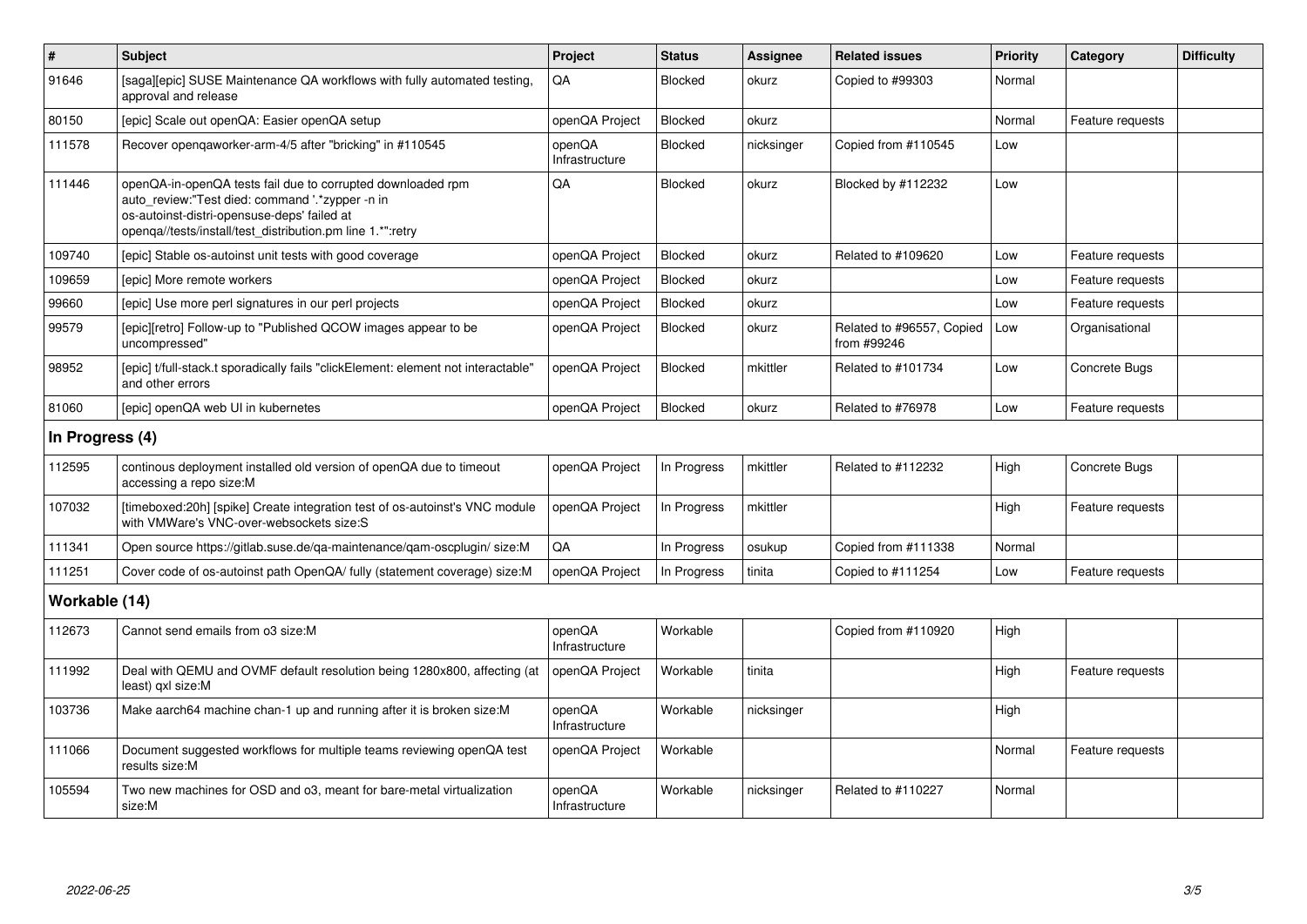| #               | <b>Subject</b>                                                                                                                                                                                    | Project                  | <b>Status</b> | Assignee | <b>Related issues</b>                                                                                                                                                              | Priority | Category         | <b>Difficulty</b> |
|-----------------|---------------------------------------------------------------------------------------------------------------------------------------------------------------------------------------------------|--------------------------|---------------|----------|------------------------------------------------------------------------------------------------------------------------------------------------------------------------------------|----------|------------------|-------------------|
| 95783           | Provide support for multi-machine scenarios handled by openga-investigate<br>size:M                                                                                                               | openQA Project           | Workable      | mkittler | Related to #103425,<br>Related to #71809, Related<br>to #69976, Related to<br>#107014, Related to<br>#110518, Related to<br>#110530, Related to<br>#110176, Copied from<br>#81859  | Normal   | Feature requests |                   |
| 111338          | Open source https://gitlab.suse.de/ga-maintenance/mtui size:M                                                                                                                                     | QA                       | Workable      |          | Copied to #111341                                                                                                                                                                  | Low      |                  |                   |
| 109746          | Improve QA related server room management, consistent naming and<br>tagging size:M                                                                                                                | openQA<br>Infrastructure | Workable      |          | Copied from #102650,<br>Copied to #110521                                                                                                                                          | Low      |                  |                   |
| 109112          | Improve os-autoinst sshXtermVt.pm connection error handling (was: "Test<br>died: Error connecting to <root@redcurrant-4.qa.suse.de>: No route to<br/>host") size:M</root@redcurrant-4.qa.suse.de> | openQA<br>Infrastructure | Workable      |          | Related to #98832, Has<br>duplicate #109719                                                                                                                                        | Low      |                  |                   |
| 107941          | [sporadic] openQA Fullstack test t/full-stack.t can still fail with "udevadm" log<br>message size:M                                                                                               | openQA Project           | Workable      |          |                                                                                                                                                                                    | Low      | Concrete Bugs    |                   |
| 106056          | [virtualization][tools] Improve retry behaviour and connection error handling<br>in backend::ipmi (was: "Fail to connect opengaipmi5-sp.ga.suse.de on our<br>osd environment") size:M             | openQA Project           | Workable      |          | Related to #102650                                                                                                                                                                 | Low      | Feature requests |                   |
| 100967          | Use more perl signatures - openQA size:M                                                                                                                                                          | openQA Project           | Workable      | okurz    | Copied from #99663,<br>Copied to #105127                                                                                                                                           | Low      | Feature requests |                   |
| 99663           | Use more perl signatures - os-autoinst size:M                                                                                                                                                     | openQA Project           | Workable      | okurz    | Related to #102146,<br>Related to #104986,<br>Related to #104520,<br>Related to #106654,<br>Related to #108323,<br>Related to #110983,<br>Related to #112319,<br>Copied to #100967 | Low      | Feature requests |                   |
| 81899           | [easy][beginner] Move code from isotovideo to a module size:M                                                                                                                                     | openQA Project           | Workable      | okurz    | Related to #108530                                                                                                                                                                 | Low      | Feature requests |                   |
| <b>New (12)</b> |                                                                                                                                                                                                   |                          |               |          |                                                                                                                                                                                    |          |                  |                   |
| 113039          | Include original os-autoinst story within docs                                                                                                                                                    | openQA Project           | <b>New</b>    |          |                                                                                                                                                                                    | Normal   | Feature requests |                   |
| 112733          | Webui Summary dashboard is missing IO panels                                                                                                                                                      | openQA<br>Infrastructure | New           |          | Related to #112718                                                                                                                                                                 | Normal   |                  |                   |
| 112535          | openQA-inopenQA test fails in shutdown: no matching needle 'root-console'                                                                                                                         | openQA Project           | New           |          |                                                                                                                                                                                    | Normal   | Concrete Bugs    |                   |
| 112232          | [tools] Multiple recurring failures due to zypper failing to download packages   QA<br>temporarily                                                                                                |                          | New           | okurz    | Related to #112595,<br>Blocks #111446                                                                                                                                              | Normal   |                  |                   |
| 112226          | [sporadic] swtpm socket not found anymore after loading from snapshot                                                                                                                             | openQA Project           | New           |          | Related to #112241                                                                                                                                                                 | Normal   | Concrete Bugs    |                   |
| 109920          | Identify reproducible product issues using openga-investigate                                                                                                                                     | QA                       | New           |          | Copied to #110176                                                                                                                                                                  | Normal   |                  |                   |
| 107923          | gem-bot: Ignore not-ok openQA jobs for specific incident based on openQA<br>job comment                                                                                                           | QA                       | New           |          | Related to #109857,<br>Related to #111078                                                                                                                                          | Normal   |                  |                   |